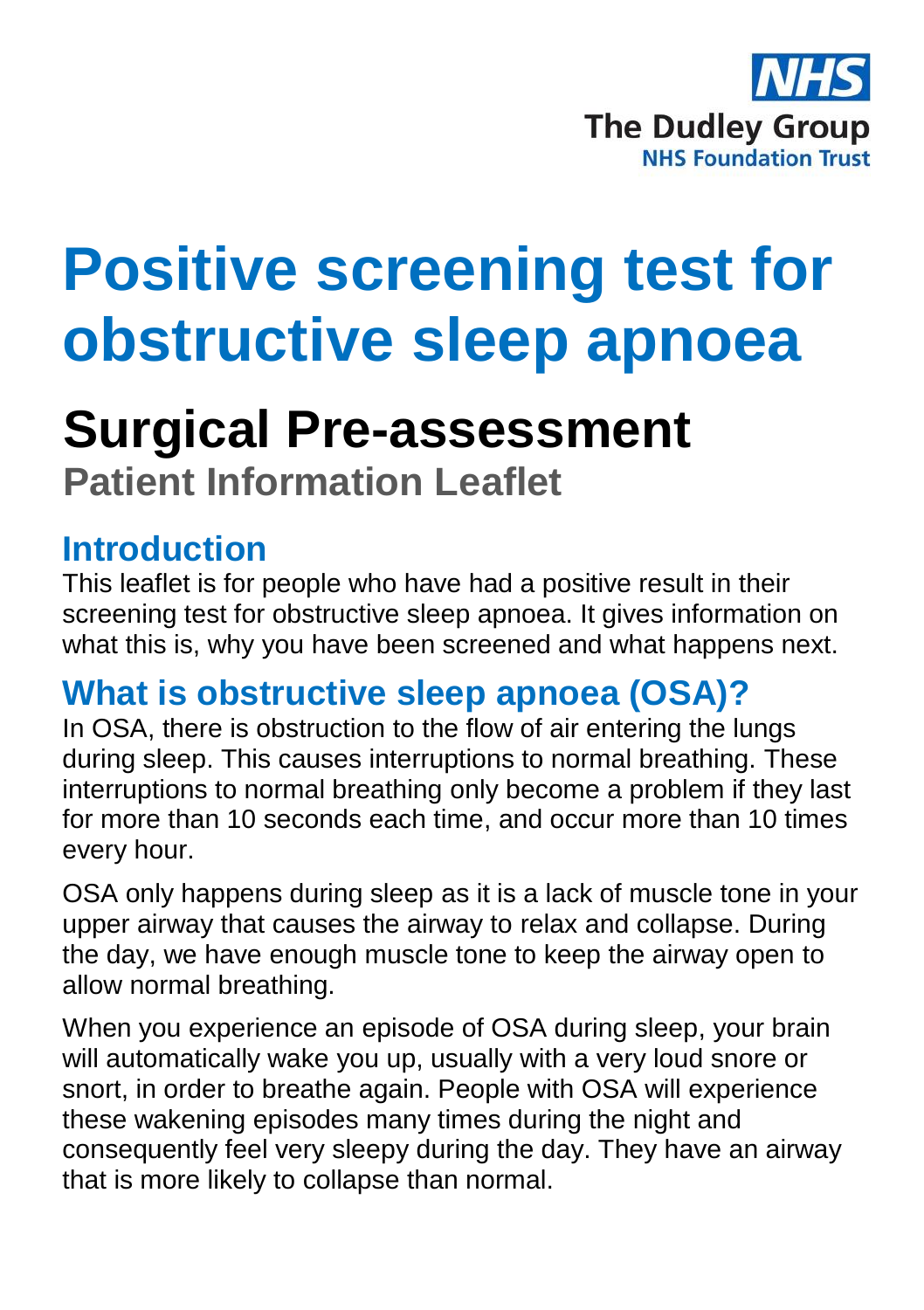## **Why have I been tested?**

#### **We routinely screen for OSA in all patients who are having planned surgery.**

This is because untreated OSA can increase the risk of complications during and after surgery, particularly involving the heart or breathing. Poorly controlled OSA may also increase your risk of developing [high blood pressure \(hypertension\)](http://www.nhs.uk/conditions/Blood-pressure-(high)/Pages/Introduction.aspx) and having a [stroke](http://www.nhs.uk/conditions/stroke/Pages/Introduction.aspx) or [heart attack.](http://www.nhs.uk/conditions/heart-attack/Pages/Introduction.aspx)

## **Do I have OSA?**

The screening questionnaire used by the pre-assessment staff has indicated you might have OSA. This means you have a positive screening result for OSA.

We need to carry out further tests to confirm this and so these will now be organised. About four out of five people who have a positive result in the OSA screening test are diagnosed with OSA after having further tests.

#### **What happens now?**

We will refer you to the Sleep Assessment Clinic. The clinic will then send you an appointment. At this appointment, we will show you how to use some special recording equipment while you sleep at home. The equipment records oxygen levels and heart rate through the night.

If the recording confirms you have OSA, you will need another appointment with the sleep clinic to discuss treatment for this.

### **What treatment is available for OSA?**

If further tests show you to have OSA, treatment may include making lifestyle changes such as losing weight and stopping smoking. It may also include using breathing apparatus while you sleep. The sleep specialist will discuss this with you.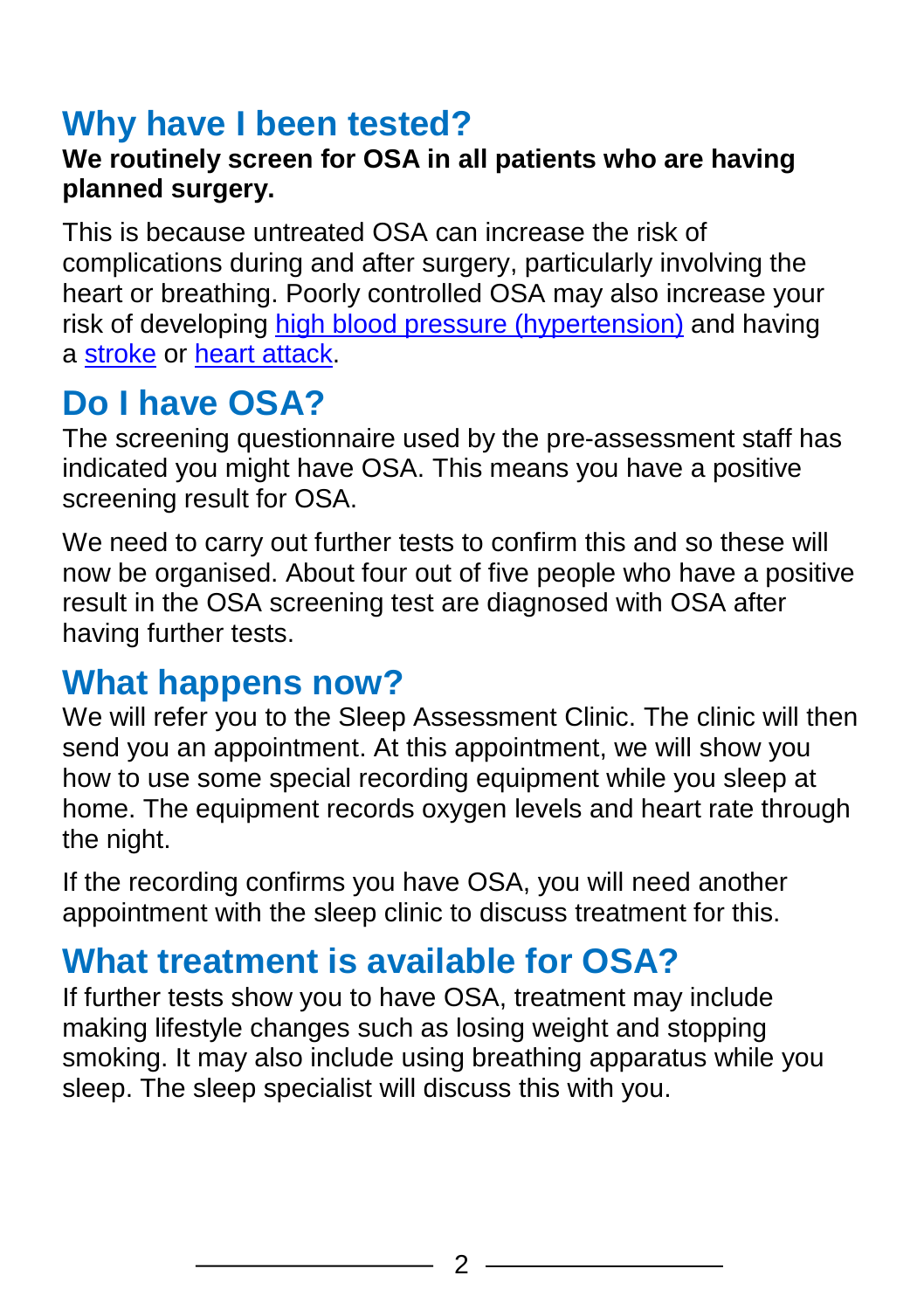#### **What about my surgery?**

We want you to be in your best health when you have surgery to minimise any risks. Your surgery will be scheduled as soon as:

- either the sleep tests show you do not have OSA
- or the OSA is being treated and is under control

#### **Can I find out more?**

You can find out more from the following weblink:

#### **NHS Choices**

<http://www.nhs.uk/conditions/Sleep-apnoea/Pages/Introduction.aspx>

If you have any questions, or if there is anything you do not understand about this leaflet, please contact:

Pre-assessment Team on 01384 456111 ext. 1849 (7am to 7pm, Monday to Friday)

Russells Hall Hospital switchboard number: 01384 456111

#### **This leaflet can be downloaded or printed from:**

http://dgft.nhs.uk/services-and-wards/general-surgery/

If you have any feedback on this patient information leaflet, please email dgft.patient.information@nhs.net